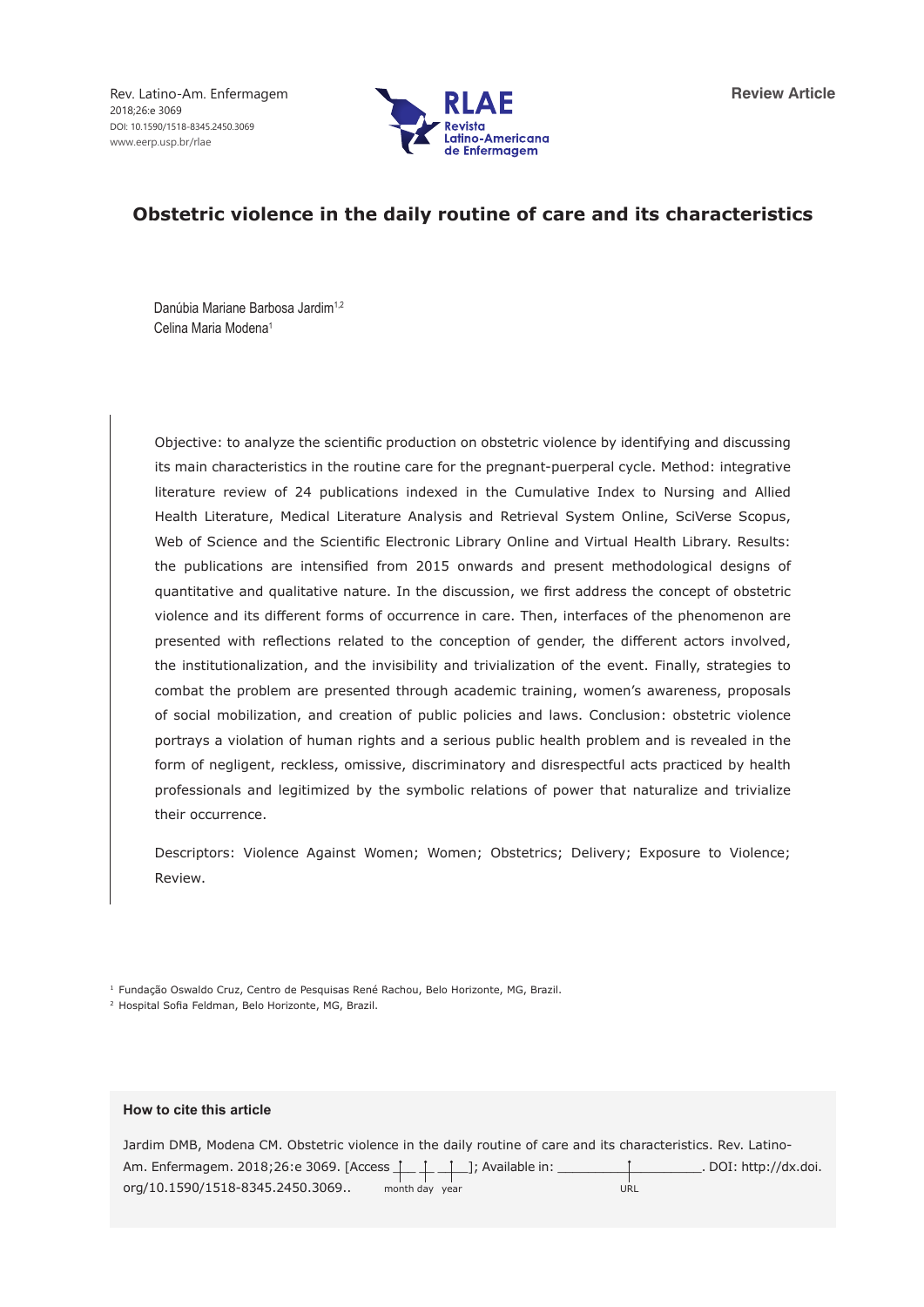# **Introduction**

Birth and delivery care in Brazil has over decades been marked by significant changes brought about by the process of institutionalization that led to intense medicalization of the female body, promoting its defragmentation, depersonification and pathologization, as well as generating the abusive use of unnecessary interventions on the women and infants $(1-3)$ .

Intersubjective and comprehensive care has gradually been replaced by complex technologies aimed at treating a defective body under the perspective that gestation is no longer understood as a physiological event of life, but rather requires excessive control and healing $(1)$ .

In this care context, women become secondary elements in the birth scenario, subject to a controlled environment, surrounded by institutional rules and protocols that segregate them from their social and cultural context, as well as make them discredit their physiological capacity to give birth<sup>(1-2)</sup>.

Health professionals, clothed in their technicalscientific authority and backed by unequal power relationships before female users, use authority to maintain obedience to rules, disrupting human interactions and leading to the weakening of links among their patients and the crisis of confidence in the care that is provided as such approach entails the loss of the woman's autonomy and her right to decide on matters related to her body<sup>(2-4)</sup>. These relationships are established by the imposition of unilateral authority, creating a fertile ground for the consolidation of the different forms of violence exercised during the labor and delivery care.

According to data from the World Health Organization (WHO), women are being assisted in a violent manner everywhere in world. They experience situations of mistreatment, disrespect, abuse, negligence, violation of human rights by health professionals, especially during delivery and birth<sup>(5)</sup>.

It is frequent to observe in obstetrical rooms halfnaked women in the presence of strangers, or alone in unfriendly settings, in positions of total submission, open and raised legs and with genital organs exposed, and routinely separated from their children soon after birth<sup>(6)</sup>.

Reports of violence are frequent: denial of the presence of the companion of the women's choice; lack of information about the different procedures performed during care; unnecessary cesarean sections; deprivation of the right to food and walking; routine and repetitive vaginal exams without justification; frequent use of oxytocin to accelerate labor; episiotomy without the consent of the women; and Kristeller's maneuver. All

these events can ultimately lead to permanent physical, mental and emotional damages<sup>(4,6-9)</sup>.

This scenario affects especially women of low socioeconomic status, of ethnic minorities exposed to institutional and professional power characterized by oppressive and domineering behaviors that exclude the female subjectivity as an essential feature for the construction of women-centered care and the exercise of full citizenship(5,10-11).

Another issue raised by authors who seek to understand the phenomenon of Obstetric Violence (OV) is based on the stereotyped concept of socially widespread gender in which women, seen as the fragile sex, need to be kept under patriarchal authority (in this scenario, the physicians), who have the right to decide what is best for them, transforming the birth into a professionalcentered act and subject to violent practices<sup>(4)</sup>.

Based on these observations, the guiding question of the research was: How is the phenomenon of OV characterized in the daily care during the pregnantpuerperal cycle?

The study is justified by the emerging need to know the characteristics of OV to better understand how this event occurs in the context of care and which the possible repercussions are in current obstetric practice. It is hoped that the production of this knowledge make it possible to reach different subjects - women, health professionals, managers, educational entities - who are interested in the theme, in an attempt to promote an obstetric care built free of violent acts and based on respect for sexual, reproductive and human rights. The identification and discussion of the characteristics that outline the phenomenon of OV becomes therefore important for the proposition and validation of public laws and policies favoring strategies to combat the problem and the change in the paradigms that perpetuate violent acts in the daily routine of obstetric care.

In this sense, the objective was to analyze the scientific production on OV by identifying and discussing its main characteristics in the daily routine of care for the pregnant-puerperal cycle.

#### **Method**

The methodological strategy used to construct this text was Integrative Review of the Literature including scientific concepts derived from academic research in the search for the best scientific evidence to be applied in everyday care. This research method has the goal to gather, synthesize and analyze the existing scientific knowledge on a topic of interest of the researcher in a systematized and orderly manner, showing the evolution of the theme over the years and contributing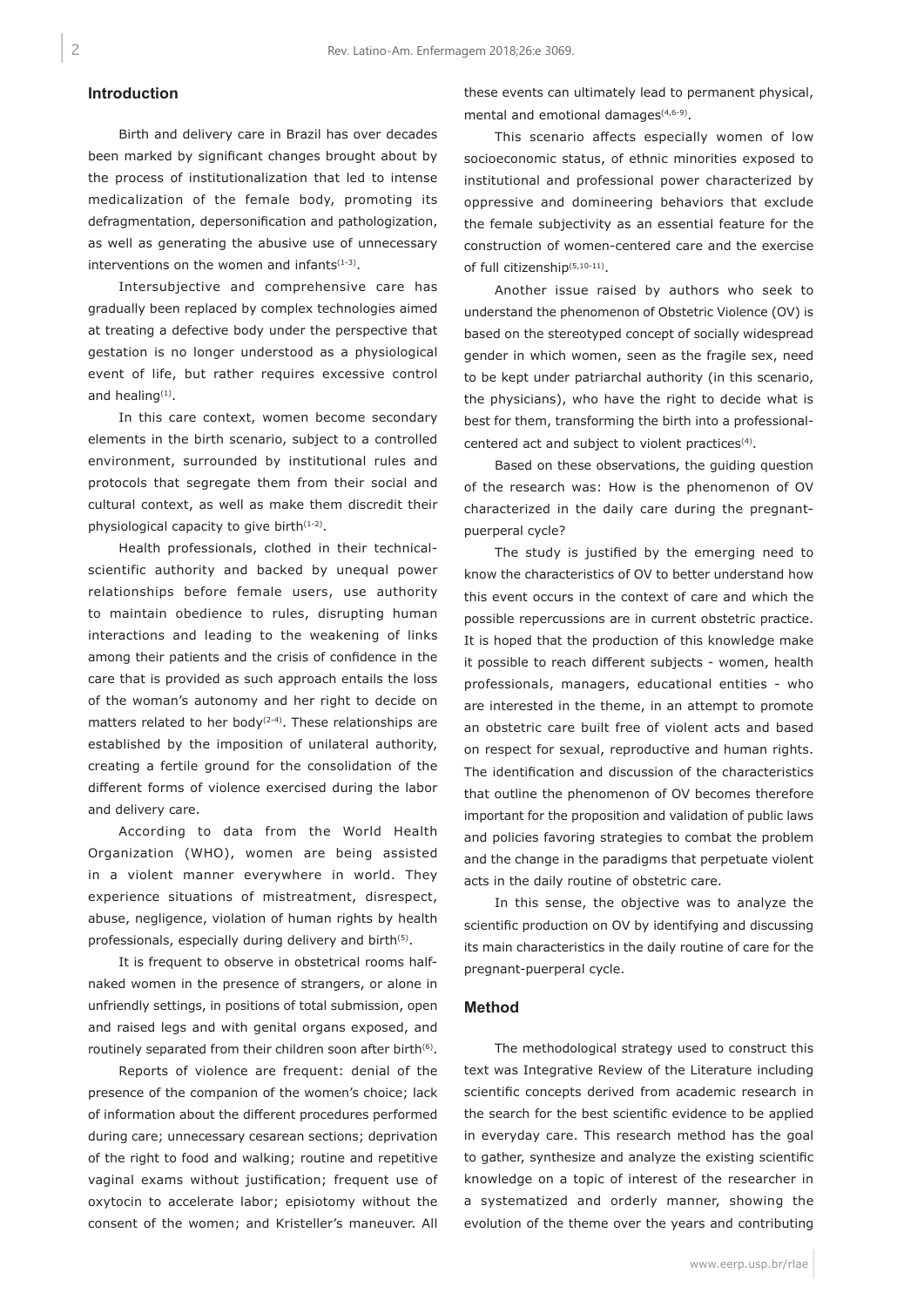to the deepening of research questions $(12-13)$ . In order to reach this objective, the review was based on six distinct stages, as follows: identification of the theme and selection of the research question; establishment of inclusion and exclusion criteria; identification of pre-selected and selected studies; categorization of selected studies; analysis and interpretation of results; presentation of the review $(13)$ .

The bibliographic search was carried out based on the guiding question researched in the following virtual libraries: Scientific Electronic Library Online (SciELO) and Virtual Health Library (VHL), with access to the Specific Database of Nursing (BDENF); Spanish Bibliographical Index of Health Sciences (IBECS); Latin American and Caribbean Literature in Health Sciences (LILACS); Virtual Campus of Public Health (CVSP - Brazil); Index Psychology - Technical-scientific journals; and other databases: Cumulative Index to Nursing and Allied Health Literature (CINAHL); Medical Literature Analysis and Retrieval System Online (MEDLINE) via PubMed; SciVerse Scopus; Web of Science.

The following inclusion criteria were established: publications of a quantitative and qualitative nature, in the Portuguese, English or Spanish languages, published from 2007 to 2017 and answering the following guiding question: How is the phenomenon of OV characterized in the daily care of the pregnant-puerperal cycle? The time interval was chosen based on the desire to analyze the

productions that occurred after the adoption of the Organic Law on Women's Rights to a Life Free of Violence in 2006 in Venezuela as a landmark of the repudiation of obstetric care marked by OV. Exclusion criteria were: editorial documents (letters, comments, brief notes) and case reports.

The search strategy was initiated in the virtual libraries SciELO and VHL and replicated in the other databases. The descriptors and keywords were combined with Boolean operators: "Violência contra a mulher", or "Violence against women", or "Violencia contra la mujer" "(obstetric violence, or violência obstétrica) and "Obstetric delivery", or "Delivery, obstetric" (delivery or obstetric). A total of 861 publications were initially found; their titles and abstracts were read, and the inclusion and exclusion criteria were checked, after which 801 publications were excluded.

At the end, 60 publications were selected for reading in full length aiming to guarantee a greater reliability and validation of the selected material to be analyzed in this review. In this process, the texts that actually answered the question of interest and had methodological adequacy and a consistent discussion of the proposed theme were selected. After reading, the publications that presented disagreements on their suitability to compose the final sample were re-analyzed, after which they could be excluded or not. After the pre-selection and selection of the material, 24 publications were retained and composed the final sample of this review (Figure 1).



Figure 1 - Identification, selection and inclusion of publications to compose the integrative review. \* VHL - Virtual Health Library; + SciELO - Scientific Electronic Library Online; ‡ CINAHL - Cumulative Index to Nursing and Allied Health Literature; §Scopus - Scopus bibliographic database; || MEDLINE - Medical Literature Analysis and Retrieval System Online; \*\*n - Number.

The publications were also analyzed based on the classification proposed by Evidence-based practice, which describes seven levels of evidence: Level 1 - Evidence from systematic reviews or meta-analyses of

all relevant clinical randomized controlled trials or from systematic reviews of randomized controlled trials; level 2 - evidence derived from at least one well-delineated randomized controlled trial; level 3 - evidence derived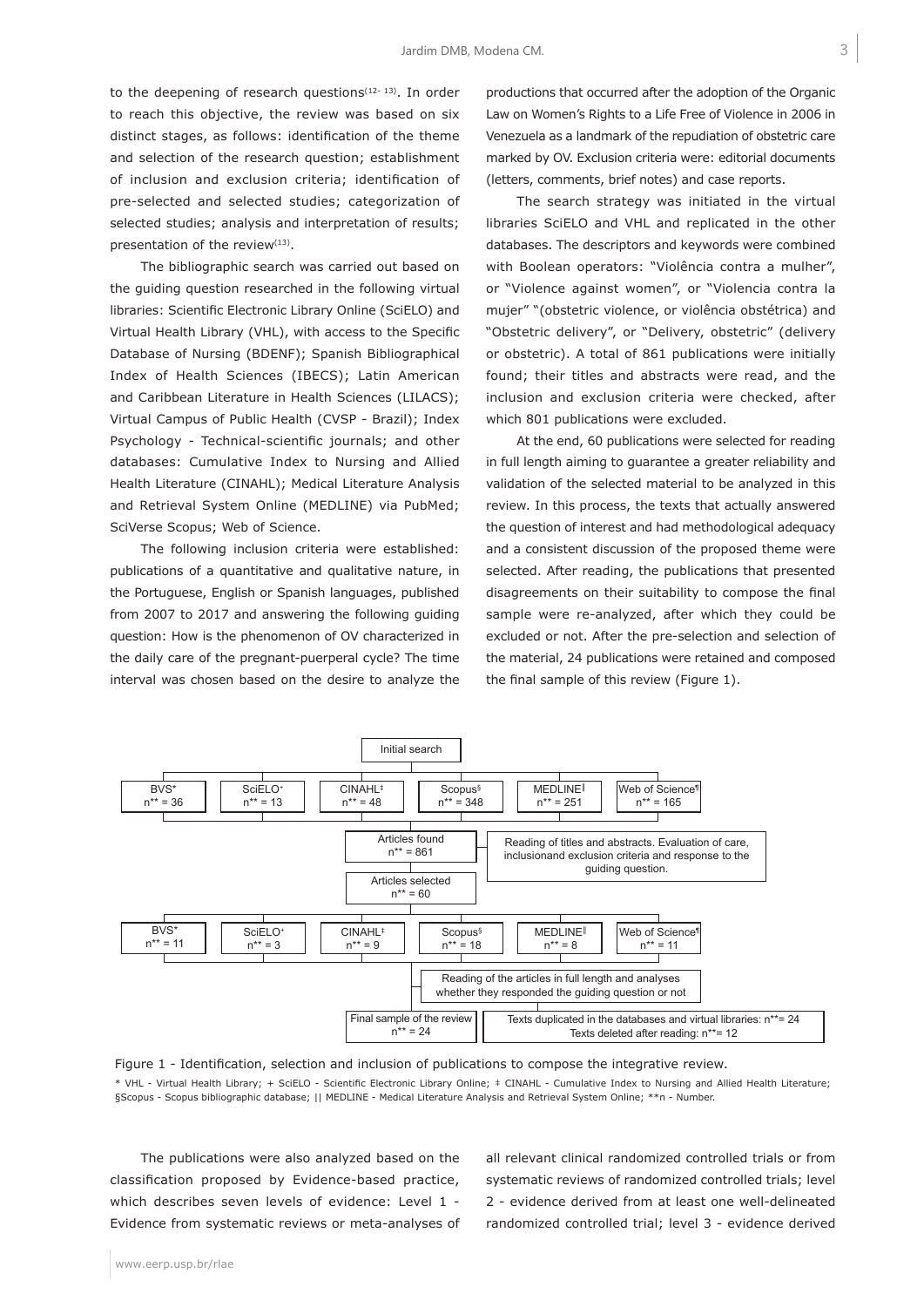from well-delineated non-randomized clinical trials; level 4 - evidence derived from well-delineated cohort and case-control studies; level 5 - evidence derived from a systematic review of descriptive and qualitative studies; level 6 - evidence derived from a single descriptive or qualitative study; level 7 - evidence from the opinion of authorities and/or expert committee reports<sup>(14)</sup>.

After completing the methodological trajectory, the publications were thoroughly analyzed, interpreted and synthesized in a synoptic table, describing the characteristics of title, year, objectives, main results, conclusions or final recommendations.

### **Results**

The analysis of the data of the 24 publications included in this article revealed that 80% of them had been published in the last three years - 2015 (40%); 2016 (28%); 2017 (12%) -, reflecting the contemporaneousness of OV and the emerging need for this subject to be discussed on the world scenario. Regarding the language of publication, 36% were published in English, 28% in Spanish and 36% in Portuguese.

There was diversity as to the place of origin of the studies. It is noteworthy that 75% studies were from Latin American countries, with nine from Brazil, four from Argentina, four from Venezuela and one from Mexico; 4.2% were carried out in Europe (one study included six countries - Belgium, Iceland, Denmark, Estonia, Norway and Sweden); 8.3% in Africa (one in Kenya and one in the Republic of South Africa); and 12.5% in North America (three studies in the United States).

The authors of the publications belonged to two different areas of knowledge: 75% were professionals from the Health Sciences (53% physicians, 14% nurses, 8% obstetrician nurses) and 25% from the Social Sciences and Humanities (8% lawyers, 17% anthropologists).

Regarding the distribution of designs, 32% studies had a quantitative nature, 32% had a qualitative nature and 36% were characterized as narrativediscursive. Regarding the level of evidence, 62.5% of the publications were classified as level VI (evidence derived from a single descriptive or qualitative study) and 37.5% as level VII (evidence from opinion of authorities and/or expert committee reports).

For a better identification of the publications that compose this review, a summarizing table was prepared with information on: title; year of publication; reference databases and virtual libraries; classification as to the type of study; classification as to the level of evidence; and original objective of the publication (Figure 2).

| N              | <b>Tittle</b>                                                                                                                                                        | Year | Databases/<br>Virtual libraries       | Type of study/<br>Level of<br>evidence         | Objective of the study                                                                                                                                                                                                                             |
|----------------|----------------------------------------------------------------------------------------------------------------------------------------------------------------------|------|---------------------------------------|------------------------------------------------|----------------------------------------------------------------------------------------------------------------------------------------------------------------------------------------------------------------------------------------------------|
| $\mathbf{1}$   | Institutional violence in public<br>maternity hospitals from the point<br>of view of users <sup>(3)</sup>                                                            | 2011 | BVS* LILACS+                          | Qualitative<br>Research/VI                     | To identify, in the interviewees' speeches, the complex<br>interaction between power and violence, and how this<br>interaction fits into the scenario of institutional violence<br>practices in public maternity hospitals.                        |
| $\overline{2}$ | Degree of knowledge of obstetric<br>violence by health personnel(15)                                                                                                 | 2012 | <b>BVS* LILACS+</b>                   | Cross-sectional<br>quantitative<br>research/VI | To determine the degree of knowledge about OV <sup>+</sup> and its legal<br>implications for health professionals working in obstetrics at<br>different centers in the country.                                                                    |
| 3              | Obstetric violence: the perception<br>of users(16)                                                                                                                   | 2013 | Scopus§                               | Cross-sectional<br>quantitative<br>research/VI | To evaluate the perception about obstetric care received during<br>the birth process in relation to OV‡, in a group of users who<br>were in the puerperium.                                                                                        |
| $\overline{4}$ | Institutional violence, medical<br>authority and power in maternity<br>hospitals from the point of view of<br>health professionals(10)                               | 2013 | BVS* LILACS+                          | Qualitative<br>Research/VI                     | To present and discuss data from a survey conducted with<br>health professionals on institutional violence in public maternity<br>hospitals analyzed in the light of the relationship between<br>medical power and authority and gender relations. |
| 5              | Obstetric violence: assistance<br>profile of a teaching maternity<br>hospital in the countryside of the<br>state of São Paulo <sup>(17)</sup>                        | 2015 | <b>BVS*</b><br><b>BDENFII Nursing</b> | Cross-sectional<br>quantitative<br>research/VI | To verify the prevalence of OV <sub>‡</sub> in the Padre Albino<br>Teaching Maternity Hospital, Catanduva-SP; to describe the<br>characteristics of obstetric care in this sector.                                                                 |
| 6              | Obstetric violence as a public<br>health problem in Brazil: origins,<br>definitions, typology, impacts on<br>maternal health and proposals for<br>its prevention(18) | 2015 | BVS* LILACS+                          | Critical-narrative<br>review/VII               | To introduce the reader in the debate in order to assist him<br>in the search of specific aspects that can be approached as<br>research and intervention topics.                                                                                   |
| $\overline{7}$ | Obstetrics in times of violence:<br>Mexican Midwives Critique Routine<br>Hospital Practices <sup>(19)</sup>                                                          | 2015 | Scopus§                               | Qualitative<br>Research/VI                     | To examine OV <sup>+</sup> practices experienced daily by midwives<br>working in Mexican public hospitals.                                                                                                                                         |
| $\mathbf{8}$   | Obstetric violence from the<br>perspective of the patient <sup>(20)</sup>                                                                                            | 2015 | Scopus§                               | Cross-sectional<br>quantitative<br>research/VI | To determine the prevalence of OV‡ in the delivery rooms of<br>the Dr. José Gregório Hernández Western General Hospital, in<br>Caracas, during the period from June to October 2012.                                                               |

*(the Figure 1 continue in the next page...)*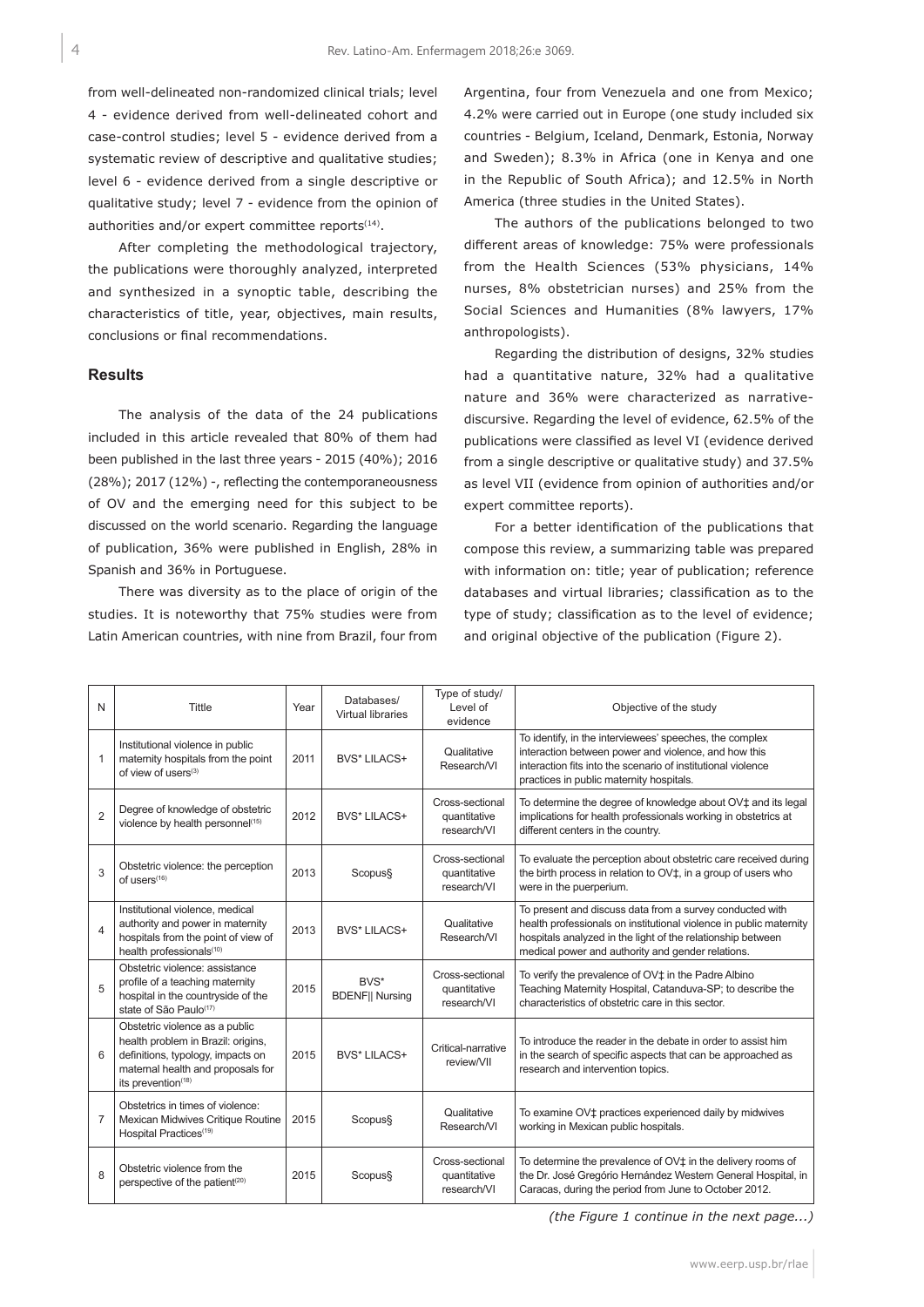| N  | Tittle                                                                                                                                                               | Year | Databases/<br><b>Virtual libraries</b> | Type of study/<br>Level of<br>evidence         | Objective of the study                                                                                                                                                                                                                                                              |
|----|----------------------------------------------------------------------------------------------------------------------------------------------------------------------|------|----------------------------------------|------------------------------------------------|-------------------------------------------------------------------------------------------------------------------------------------------------------------------------------------------------------------------------------------------------------------------------------------|
| 9  | Prevalence of experienced abuse<br>in healthcare and associated<br>obstetric characteristics in six<br>European countries <sup>(21)</sup>                            | 2015 | Scopus§                                | Cross-sectional<br>quantitative<br>research/VI | To assess the prevalence and suffering caused by health<br>care abuses; to present the sociodemographic background<br>of women with a history of abuse during health care; and to<br>assess the association between abuse in health care and<br>selected obstetric characteristics. |
| 10 | Routine behaviors in obstetric<br>violence <sup>(22)</sup>                                                                                                           | 2015 | Scopus§                                | Cross-sectional<br>quantitative<br>research/VI | To analyze routine obstetrical procedures in the hospitalization<br>room of the Central Hospital of Maracay/Venezuela, which<br>are typified as constitutive acts of OV‡ based on those<br>contemplated in the Organic law on women's rights to a life<br>free of violence.         |
| 11 | "And then you were born, my<br>daughter": critical discursive<br>analysis of a letter to the<br>obstetrician <sup>(8)</sup>                                          | 2015 | Scopus§                                | Qualitative<br>research/VI                     | To analyze a letter to the obstetrician addressing obstetric<br>violence as part of a study that is part of a wider research on<br>the discursive representation of gestation and childbirth.                                                                                       |
| 12 | The effect of a multi-component<br>intervention on disrespect and<br>abuse during childbirth in Kenya(23)                                                            | 2015 | <b>MEDLINE¶</b>                        | Descriptive<br>quantitative<br>research/VI     | To show the quantitative results of the impact generated by<br>interventions of the Heshima project in reducing the prevalence<br>of abuse and disrespect in childbirth in Kenya, perceived and<br>observed among women participating in the health services<br>surveyed.           |
| 13 | Eliminating abusive 'care': A<br>criminal law response to obstetric<br>violence in South Africa <sup>(24)</sup>                                                      | 2015 | Web of Science                         | Expert opinion/VII                             | To evaluate the care provided to mothers which are classified<br>as disrespectful, abusive and violent that many South African<br>women face.                                                                                                                                       |
| 14 | Obstetric violence from the<br>perspective of users <sup>(25)</sup>                                                                                                  | 2016 | BVS*<br><b>BDENFII Nursing</b>         | Qualitative<br>Research/VI                     | To investigate the knowledge of women about obstetric<br>violence.                                                                                                                                                                                                                  |
| 15 | Tell me who defines it and I'll tell<br>you if it is violent. Reflections on<br>obstetric violence <sup>(26)</sup>                                                   | 2016 | SCIELO**                               | Expert opinion/VII                             | To discuss the definition of OV‡ in relation to certain<br>relationships and practices in medical care for pregnancy and<br>childbirth.                                                                                                                                             |
| 16 | The gyneco-obstetrics in Mexico:<br>between "humanized childbirth"<br>and obstetric violence <sup>(27)</sup>                                                         | 2016 | SCIELO**                               | Expert opinion/VII                             | To analyze the positions of physicians who work in the health<br>care of women, who had practices marked by the intercultural<br>model of care to childbirth and which seek to humanize care as<br>a way to reduce OV‡.                                                             |
| 17 | You will give birth without pain:<br>medical power, gender, and<br>policies in new forms of birth care<br>in Argentina (1960-1980)(11)                               | 2016 | SCIELO**                               | Expert opinion/VII                             | To analyze the debates and experiences generated in<br>Argentina in the 1960s and 1970s, the new forms of care<br>to pregnancy: childbirth without pain, childbirth without fear,<br>psycho-prophylactic childbirth and childbirth without violence.                                |
| 18 | Obstetric violence: a new<br>framework for identifying<br>challenges to maternal healthcare<br>in Argentina <sup>(28)</sup>                                          | 2016 | Scopus§                                | Expert opinion/VII                             | To critically explore the concept of OV‡ as a legal framework<br>to identify health practices that constitute the abuse and<br>mistreatment of women.                                                                                                                               |
| 19 | Moving beyond disrespect and<br>abuse: addressing the structural<br>dimensions of obstetric violence <sup>(29)</sup>                                                 | 2016 | Scopus§                                | Expert opinion/VII                             | To discuss the context of delivery and birth care based on the<br>interventionist obstetric practices that generate abuses and<br>OV <sub>‡</sub> , as well as its current configuration.                                                                                           |
| 20 | Invisible wounds: obstetric violence<br>in the United States <sup>(30)</sup>                                                                                         | 2016 | Scopus§                                | Expert opinion/VII                             | To discuss OV‡ in the United States by analyzing real cases of<br>bullying and coercion for performing medical procedures.                                                                                                                                                          |
| 21 | Making Loud Bodies "Feminine":<br>A Feminist-Phenomenological<br>Analysis of Obstetric Violence <sup>(31)</sup>                                                      | 2016 | Scopus§                                | Expert opinion/VII                             | To analyze OV‡ with a focus on how this violence is<br>experienced by women and why it is often described not only<br>from the point of view of violence in general but also gender<br>violence.                                                                                    |
| 22 | Factors associated with obstetric<br>violence in the care of vaginal<br>delivery in a high complexity<br>maternity hospital in Recife,<br>Pernambuco <sup>(32)</sup> | 2016 | Scopus§                                | Cross-sectional<br>quantitative<br>research/VI | To analyze the factors associated with OV according to the<br>practices not recommended in the care for vaginal delivery in a<br>reference teaching maternity hospital in the city of Recife.                                                                                       |
| 23 | Women's perception of obstetric<br>violence <sup>(33)</sup>                                                                                                          | 2017 | BVS*<br><b>BDENF</b>    Nursing        | Qualitative<br>Research/VI                     | To characterize the obstetric violence experienced by women<br>during the parturition process.                                                                                                                                                                                      |
| 24 | Obstetric violence in the parturition<br>process in maternity units linked to<br>the Stork Network <sup>(34)</sup>                                                   | 2017 | Scopus§                                | Quantitative<br>Research/VI                    | To analyze the institutional violence against women in the<br>process of parturition in maternity units linked to the Stork<br>Network from Fortaleza/Cascavel.                                                                                                                     |

Figure 2 - Summary of publications used in this review

\* VHL - Virtual Health Library; LILACS - Latin American and Caribbean Literature in Health Sciences; ‡OV - Obstetric violence; §Scopus - Scopus bibliographic database; | BDENF - Specific Database of Nursing; ¶MEDLINE - Medical Literature Analysis and Retrieval System Online; \*\* SCIELO - Scientific Electronic Library Online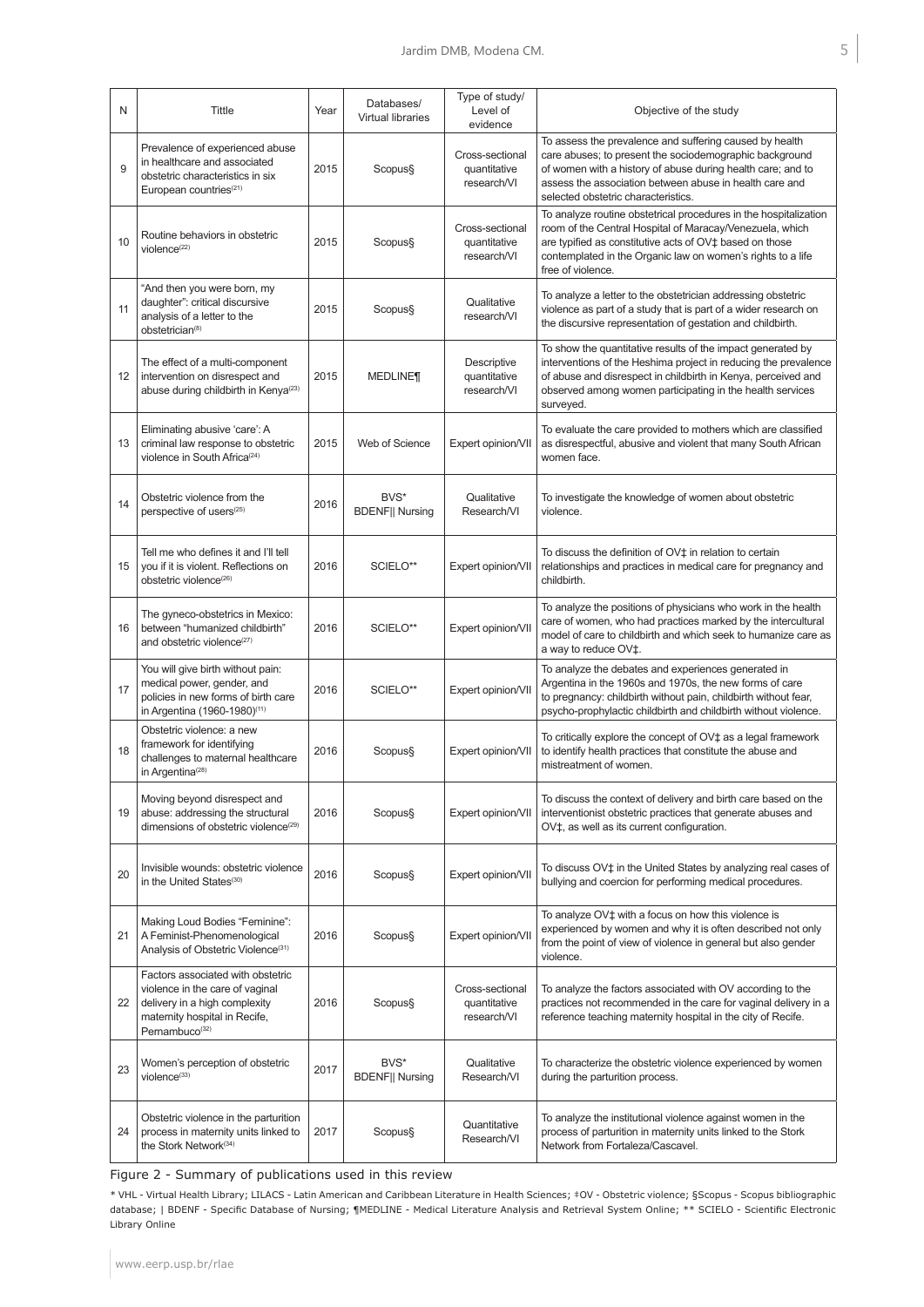The articles were analyzed to identify similar information shared in their results and discussions. To better understand the data, three analytical categories were prepared: Introductory concepts on the theme; Contextualization of the phenomenon and Prevention and confronting strategies. The synthesis of these elements allowed the organization of the ideas that composed the discussion, in order to characterize OV in daily care (Figure 3).

Different classifications for the phenomenon of OV in the context of care were identified in the articles evaluated. The information found was gathered in order to typify, illustrate the different forms of OV and show to the readers how diversified, daily and real this phenomenon is, as shown in Figure 4.

The analysis of the data presented in the national and international studies that sought to quantify the different forms of OV here typified showed the findings in the Figure 5.

| <b>Results from the</b><br>analyzed articles | <b>Stratification</b>                                                                                                                               | <b>Articles</b>                          |
|----------------------------------------------|-----------------------------------------------------------------------------------------------------------------------------------------------------|------------------------------------------|
|                                              | Concept of OV*                                                                                                                                      | $(18, 20, 28 - 29)$                      |
| Introductory concepts on                     | Organic Law on the Rights of Women to a Life Free of Violence                                                                                       | $(11, 15 - 16, 24, 29 - 30)$             |
| the theme                                    | Types of OV*                                                                                                                                        | (3,8,10,16-18,20,22-24,26,28-29,32-34)   |
|                                              | Prevalence of different types of OV*                                                                                                                | $(16-17, 20-22, 32, 34)$                 |
|                                              | Conception of gender and its relationship with OV*                                                                                                  | (3,10-11,18-19,24-25,27-28-31,33)        |
|                                              | Vulnerable groups                                                                                                                                   | $(3, 18 - 19, 32)$                       |
|                                              | OV* as a violation of human rights                                                                                                                  | $(3, 16, 19, 23, 25-30-31)$              |
| Contextualization of the                     | OV* as a public health problem                                                                                                                      | $(3, 16, 23, 25 - 30, 32)$               |
| phenomenon                                   | Power relations in the acts of OV*                                                                                                                  | $(3, 10 - 11, 15, 26 - 27, 29, 32 - 33)$ |
|                                              | Trivialization/naturalization of OV*                                                                                                                | $(3, 10, 16, 19, 23, 25-30, 32)$         |
|                                              | Women's lack of knowledge and recognition of acts of OV*                                                                                            | $(19, 24 - 25, 33 - 34)$                 |
|                                              | Organizational issues that lead to violent acts (work overload, physical and mental<br>exhaustion, scarce resources, inadequate working conditions) | (8, 10, 25, 27, 29, 33)                  |
|                                              | Changes in the care model                                                                                                                           | $(15-16, 18, 20, 28-29)$                 |
|                                              | Changes in the process of professional training                                                                                                     | (18, 29)                                 |
| Prevention and confronting<br>strategies for | Access to information/knowledge                                                                                                                     | $(18, 25 - 26, 28 - 29, 33)$             |
|                                              | Social Mobilization                                                                                                                                 | $(18-20.23-25.29.33)$                    |
|                                              | Legislation and public policies                                                                                                                     | $(11, 15 - 17, 19, 24, 29 - 30)$         |

Figure 3 - Synthesis of results found in the articles analyzed

\*OV - Obstetric violence.

| <b>Typology</b>                                                                                                                                                                                                                                                                                                                                                                                                                                                                                     | <b>Examples</b>                                                                                                                                                                                                                                                                                                                                                                                                                                                                                                                                                                         |  |  |  |  |
|-----------------------------------------------------------------------------------------------------------------------------------------------------------------------------------------------------------------------------------------------------------------------------------------------------------------------------------------------------------------------------------------------------------------------------------------------------------------------------------------------------|-----------------------------------------------------------------------------------------------------------------------------------------------------------------------------------------------------------------------------------------------------------------------------------------------------------------------------------------------------------------------------------------------------------------------------------------------------------------------------------------------------------------------------------------------------------------------------------------|--|--|--|--|
| Verbal violence                                                                                                                                                                                                                                                                                                                                                                                                                                                                                     | Rude, disrespectful, vexatious, coercive, discriminatory, moralistic, critical, ironic and negative comments that expose women to<br>embarrassment, inferiority, and humiliation. The presence of jargons such as "Why are you crying? you did not cry when you were<br>doing it!"; "Come on, it does not hurt that much!"; "Oh, don't cry, come on, next year you're here again"; "If you do not force, your<br>baby will suffer"; "Shut up and push the baby"; "If you scream, I stop now what I'm doing". Blaming and discriminatory speeches to<br>women in situations of abortion. |  |  |  |  |
| Repetitive and aggressive digital vaginal examination; routine use of episiotomy; unnecessary cesarean section; lack of adequate<br>pain management (before, during and after delivery); realization of procedures without adequate analgesia (curettage, manual<br>Physical violence<br>removal of placenta, suturing, cesarean delivery); use of directed pulls; slaps and pinches on the legs; physical restraint of legs<br>and arms during normal or cesarean delivery; Kristeller's maneuver. |                                                                                                                                                                                                                                                                                                                                                                                                                                                                                                                                                                                         |  |  |  |  |
| Psychological<br>violence                                                                                                                                                                                                                                                                                                                                                                                                                                                                           | Threats; shouts; authoritarian and hostile speech; intimidation before patient behavior; blackmails made by the staff; blaming<br>women in situations such as: fetal distress (or non-reassuring fetal state); difficulty in performing pulls during the expulsive period.<br>Attributing the characteristic of incapacity to give birth to women.                                                                                                                                                                                                                                      |  |  |  |  |
| Sexual violence                                                                                                                                                                                                                                                                                                                                                                                                                                                                                     | Realization of digital vaginal examination without gloves; manipulation of genitals brutishly and disrespectfully, touching the body<br>and rectal examination on the woman without her consent.                                                                                                                                                                                                                                                                                                                                                                                        |  |  |  |  |
| Social<br>discrimination                                                                                                                                                                                                                                                                                                                                                                                                                                                                            | Disrespect, stigma, prejudice or differential treatment to women because of their color, race/ethnicity, or social, economic, marital,<br>sexual choice, religion, and schooling. Financial abuse by professionals.                                                                                                                                                                                                                                                                                                                                                                     |  |  |  |  |
| Neglect of care                                                                                                                                                                                                                                                                                                                                                                                                                                                                                     | Negligent care, abandonment, refusal to promote care for women considered "complaining", "scandalous", "unbalanced", "non-<br>cooperative" "questioning". To procrastinate assistance to women in situations of abortion                                                                                                                                                                                                                                                                                                                                                                |  |  |  |  |
| Inappropriate<br>use of<br>procedures and<br>technologies                                                                                                                                                                                                                                                                                                                                                                                                                                           | latrogenic procedures; abusive use of oxytocin; immobilization in the bed during labor; delivery in lithotomy position; routine<br>amniotomy; continuous routine fetal monitoring; prolonged fasting without indication; inadequate management of pain without<br>justification; no skin to skin contact and early clamping of umbilical cord.                                                                                                                                                                                                                                          |  |  |  |  |

Figure 4 - Typology and exemplification of Obstetric Violence based on the analysis of the articles included in the integrative review(3,8,10,16-18,20,22-24,26,28-29,32,34)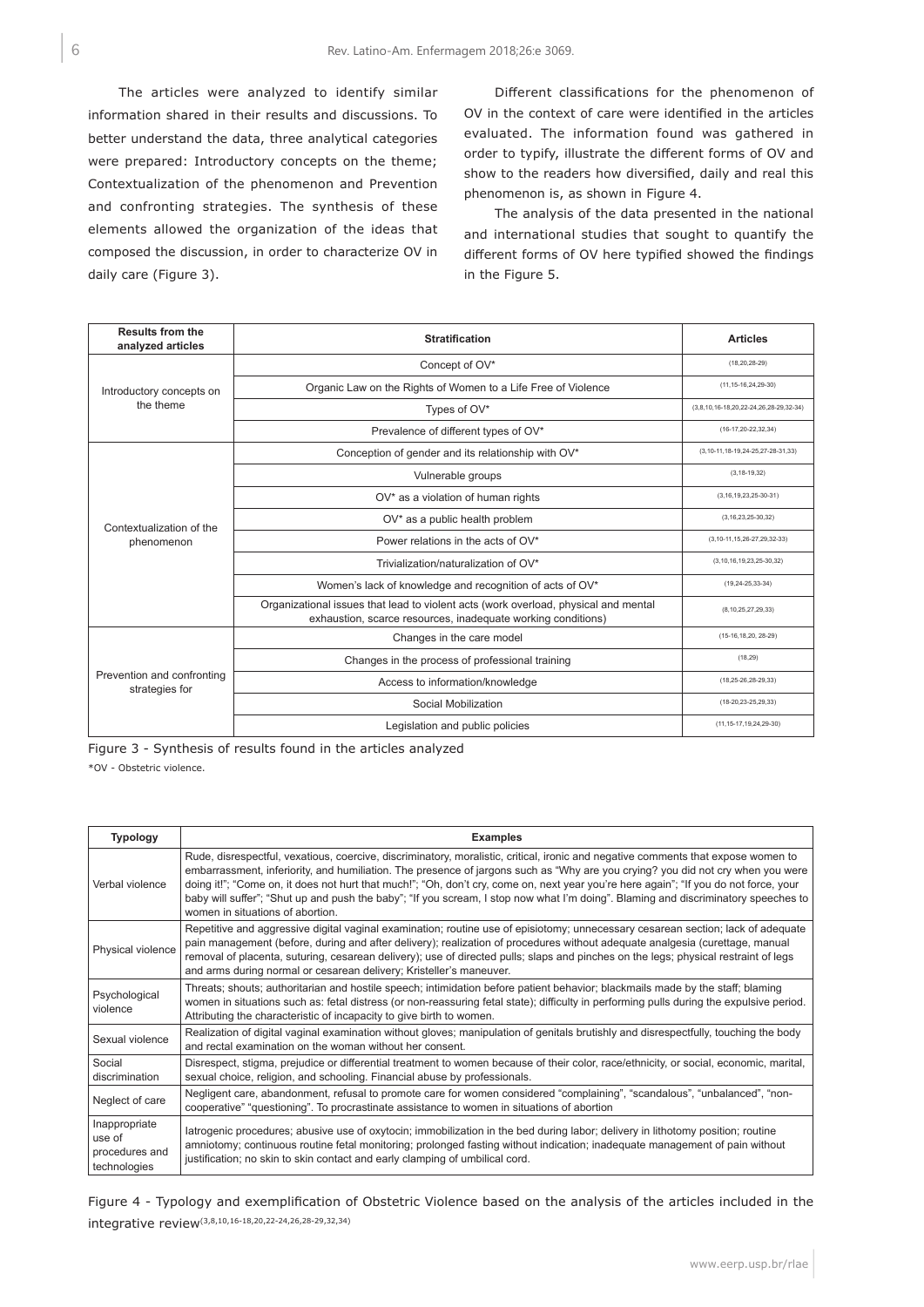| <b>Tittle</b>                                                                                                                                                           | <b>Study site</b>                                                                                                      | <b>Participants</b> | Description of types of violence                                                                                                                                                                                                                                                                                                                                                                                                                                                                                                                                                                                                                                                                                           |  |  |
|-------------------------------------------------------------------------------------------------------------------------------------------------------------------------|------------------------------------------------------------------------------------------------------------------------|---------------------|----------------------------------------------------------------------------------------------------------------------------------------------------------------------------------------------------------------------------------------------------------------------------------------------------------------------------------------------------------------------------------------------------------------------------------------------------------------------------------------------------------------------------------------------------------------------------------------------------------------------------------------------------------------------------------------------------------------------------|--|--|
| National studies                                                                                                                                                        |                                                                                                                        |                     |                                                                                                                                                                                                                                                                                                                                                                                                                                                                                                                                                                                                                                                                                                                            |  |  |
| Obstetric violence in the<br>parturition process in<br>maternity units linked to the<br>Stork Network (34)                                                              | Eleven maternity<br>hospitals of medium<br>and high complexity in<br>the State of Ceará.                               | 3765                | Of the puerperal women studied, 63.1% did not have the presence of a<br>professional who provided physical and emotional comfort; 37.2% did not<br>receive clarification on procedures; 67.9% felt fear; 28.3% were demanded<br>to stop screaming; 24.6% were nicknamed. Regarding procedures, 86.7%<br>reported Valsalva Maneuver; 52.2%, digital vaginal examination by different<br>people; 63.8%, use of serum and 34.5%, use of oxytocin.                                                                                                                                                                                                                                                                             |  |  |
| Factors associated with<br>obstetric violence in the<br>care of vaginal delivery<br>in a high complexity<br>maternity hospital in Recife,<br>Pernambuco <sup>(32)</sup> | A high-complexity<br>teaching hospital<br>specialized for<br>maternal and child<br>care in Recife, Brazil              | 603                 | Of the women surveyed, 86.57% suffered some type of OV*, including:<br>delivery in lithotomy position: 39%; incentive to voluntary pull: 65%; use of<br>oxytocin: 41%; amniotomy: 31%; early cord clamping: 30%.                                                                                                                                                                                                                                                                                                                                                                                                                                                                                                           |  |  |
| Obstetric violence:<br>assistance profile of a<br>teaching maternity hospital<br>in the countryside of the<br>state of São Paulo <sup>(17)</sup>                        | Padre Albino Teaching<br>Maternity Hospital,<br>São Paulo, Brazil                                                      | 172                 | Of the postpartum women surveyed, 27.9% suffered OV*, including:<br>reckless conduct and reprimands: 2.3%; failure to clarify doubts: 16.3%;<br>denial of the presence of companion: 9.3%; procedures without clarification<br>or authorization: 27.3% (of which 25.5% mentioned episiotomy; 17%<br>amniotomy; 17% enema; and there were also mention to tricotomy, fasting,<br>oxytocin, repeated vaginal examinations, Kristeller maneuver and cesarean<br>section without justification, 8.5% in each procedure).                                                                                                                                                                                                       |  |  |
|                                                                                                                                                                         |                                                                                                                        |                     | International studies                                                                                                                                                                                                                                                                                                                                                                                                                                                                                                                                                                                                                                                                                                      |  |  |
| Obstetric violence from the<br>perspective of the patient <sup>(20)</sup>                                                                                               | Dr. José Gregório<br>Hernández Western<br>General Hospital in<br>Caracas, Venezuela.                                   | 326                 | Of the women requiring care for abortion, normal delivery, cesarean<br>sections, 26.3% had suffered some type of abuse, disrespectful attitude,<br>verbal or physical aggression by health professionals; the aggressors were<br>physicians in 66.7% of cases and anesthesiologists in 33.3%.                                                                                                                                                                                                                                                                                                                                                                                                                              |  |  |
| Prevalence of experienced<br>abuse in healthcare and<br>associated obstetric<br>characteristics in six<br>European countries $(21)$                                     | Prenatal care services<br>in six European<br>countries: Belgium,<br>Iceland, Denmark,<br>Estonia, Norway and<br>Sweden | 6923                | One in five pregnant women who received prenatal care reported some<br>type of abuse (20.7%). Among nulliparous women, abuse in medical care<br>was associated with fear of childbirth (OD $+ 2.25$ and CI $\ddagger$ 1.23-4.12) in the<br>category of serious health care abuse. Among the multiparous women,<br>results were found in the category of severe suffering from abuses in health<br>care with a significant association with fear in relation to childbirth (OD +<br>4.04 and CI‡ 2.08-7.83) and desire for cesarean section.                                                                                                                                                                                |  |  |
| Obstetric violence: the<br>perception of users <sup>(16)</sup>                                                                                                          | Post-birth service of<br>the of "Concepción<br>Palacios" maternity<br>hospital in Caracas,<br>Venezuela.               | 425                 | Of the puerperal women studied, 49.4% reported having suffered some kind<br>of inhuman treatment in their care by health professionals, 66.8% reported<br>having undergone medical acts without consent and 36.7% experienced<br>both types of violence. Emphasis is placed on inhuman treatment, 23.8%<br>were prevented from having contact with their newborns, 21.6% were<br>criticized for expressing distress or crying during labor and 19.5% felt<br>prevented to express their fears or concerns; in relation to the procedures<br>performed without consent, 24.9% were compulsorily put in dorsal decubitus<br>position, 31.3% were given oxytocin, 37.2% were submitted to repetitive<br>vaginal examinations. |  |  |
| Routine behaviors in<br>obstetric violence <sup>(22)</sup>                                                                                                              | Obstetrics service<br>of the Central<br>Hospital of Maracay,<br>Venezuela.                                             | 160                 | Of the patients studied, 80% received routine oxytocin (83.3% of the cases<br>without the woman's authorization), 75% underwent routine episiotomy, and<br>86.7% underwent self-stimulation of the nipples by indication to increase<br>uterine contractions, and 97.7% underwent revision of the uterine cavity<br>without indication.                                                                                                                                                                                                                                                                                                                                                                                    |  |  |

Figure 5 - Results of the surveys included in the review, which aimed to quantify the different forms of Obstetric Violence(16-17,20-22,32,34)

\*OV - Obstetric Violence; +OD - Odds Ratio; ‡CI - Confidence interval

# **Discussion**

To understand OV, the contextualization and typification of this phenomenon are initially presented in the different care scenarios. The theoretical revision made it possible the conception of OV as a phenomenon recognized through different types of violence that may occur in the context of gestation, delivery, puerperium, as well as in situations involving assistance for cases of abortion, post-abortion and reproductive cycle<sup>(18,20,28-29)</sup>.

The main source for composition of the concept comes from the Organic Law on the Rights of Women to a Life Free of Violence, approved in November 2006 in Venezuela, which became the first country to enact a law that characterizes OV as the appropriation of the female body and reproductive processes by health professionals. This was brought up due to the inhuman treatment, abusive use of medicalization and unnecessary interventions on physiological processes, leading to loss of autonomy and freedom of choice and negatively affecting the quality of life of women $(11,15-16,24,29-30)$ .

This context covers situations expressed in negligent, abusive, reckless, omissive, discriminatory and disrespectful acts based on relations of power and authority exercised mainly by health professionals. This may happen either in the hospital setting or in any public or private setting where acts on the female body or her sexuality can be established in a direct or indirect way, depriving women of their condition of citizens with rights before the law(3,10,20,24,28,31-32,34). In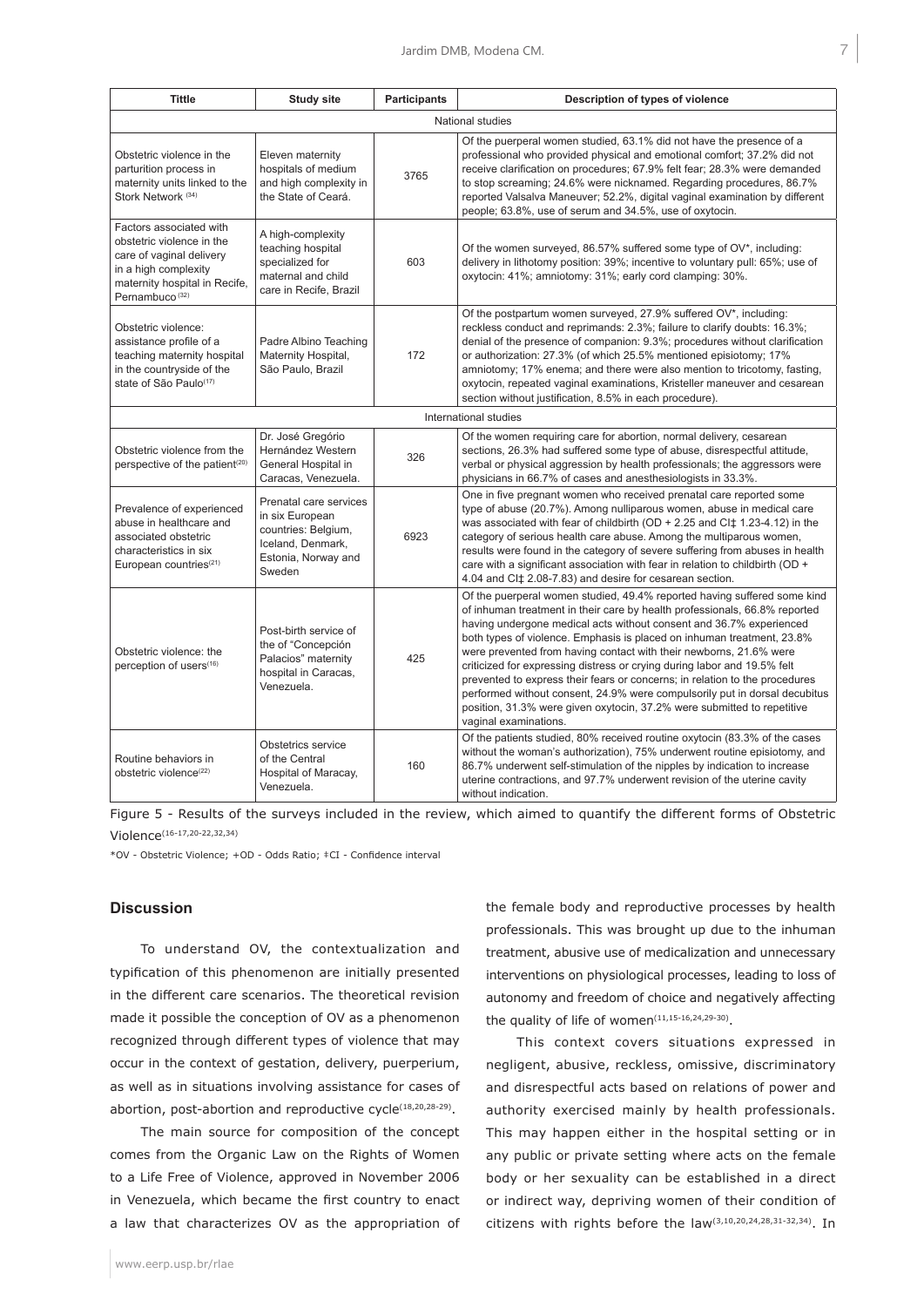the Statute of Violence against Women in Argentina, OV is defined as cruel, dishonorable, inhuman, humiliating, threatening treatment by health professionals, causing physical, psychological and emotional harm to assisted women(28).

The WHO typifies forms of OV and highlights five categories that operationalize the legal definitions: 1 routine and unnecessary interventions and medicalization (on the mother or the infant); 2 - verbal abuse, humiliation or physical aggression; 3 - lack of material and inadequate facilities; 4 - practices performed by residents and professionals without the woman's permission after providing her comprehensive, truthful and sufficient information; 5 - discrimination on cultural, economic, religious and ethnic grounds<sup>(26)</sup>. Figure 4, previously presented in the results, exemplifies the different existing forms of OV, allowing a dimensioning of its occurrence in obstetrics and revealing its multiplicity and complexity. The recognition of the facets of this phenomenon points to the daily challenge of acting in the obstetric scenario surrounded by its existence and naturalized in actions routinely employed.

The WHO considers OV part of an entrenched institutional culture marked by the trivialization, invisibility and naturalization of the phenomenon in daily care. The described characteristics allow for the nonrecognition of OV as violation of human rights and a serious global public health problem<sup>(3,16,19,23,25-30,32)</sup>.

National surveys, such as that of the Perseu Abramo Foundation, point out that one in four women in Brazil has suffered some type of OV during childbirth care and half of those who had abortions also had similar experiences. Among the forms of OV cited, 10% suffered painful vaginal examinations; 10% were denied to receive pain relief methods; 9% were treated with shouting; 9% heard cursing or were humiliated; 7% received no information about the procedures performed; 23% suffered verbal violence with prejudiced  $phrases$  $(17,32,34)$ .

According to the results of the survey "Being born in Brazil", 36.4% of the interviewed women ( $n = 23,894$ ) received stimulant medication for childbirth; 53.5% were subjected to episiotomy; 36.1% received mechanical maneuvers to accelerate birth; 52% underwent cesarean sections without justification; 55.7% were kept restricted to the bed; 74.8% were subjected to fasting and 39.1% underwent amniotomy $(17)$ . The findings of the previous research converge with other data found in this review regarding the quantification of the different forms of OV presented in Figure 5 in the results of the present article.

Reflecting on OV, its subjects, actors and possible justifications, different views are observed in everyday care with a highlight on fundamental discussions for

understanding, appropriation, social mobilization and categories in defense of women victims of this event.

Possible explanations for its occurrence are encouraged by the authors, starting from an initial analysis of the existence of a group of women more vulnerable to the different forms of OV. This group is made up of black women, or those belonging to ethnic minorities, adolescents, poor, with low school education, drug users, homeless women, women without prenatal care, and without companion at the time of care(3,18-19,32).

Besides the establishment of a more exposed group, the authors mention a deep relationship between the representation of gender ideology and the occurrence of OV. The culturally consolidated image of women as reproductive, submissive, and physically and morally inferior opens a precedent for the domination, control, abuses and coercion of their bodies and their sexuality, intertwined by discriminatory issues<sup>(3,10-11,18-</sup> 19,24-25,28-31,33). In this conception of gender, women are objectified, labeled naturally as reproductive bodies. Their subjectivity is annulled and they are deprived of any right of choice<sup>(3,31,33)</sup>.

OV is a feminist question, the result of patriarchal oppression that leads to the undervaluation, oppression and objectification of the female body limiting the power and ways of expression of the women. Contrary to the masculine thought of fragilization, the female body is strong, active, creative, capable of supporting situations such as labor and delivery and, for this reason, it needs domestication and control to reduce it to the condition of object, "deactivated", alienated, omissive, thus the aim of violation<sup>(31)</sup>. Women, in this scenario, are deprived of their identity, fragmented, leaving their totality and becoming only wombs, a shelter for the fetus, a machine to make babies or simply the "mother" (3,15,19,28).

Violent acts are practiced by health professionals mostly doctors - based on their technical and scientific knowledge, by hierarchical and unequal power and authority relations, in a hegemonic and patriarchal biomedical model that segregates and illegitimates the power of females over their bodies, making them passive and disciplined(3,10,15,26,29,32-33).

The relationship of trust between women and health professionals is torn, generating fragilization of the existing links and loss of human singularity and subjectivity. Before the symbolic legitimacy that "knowledge-power" imposes on physicians, however, the woman is subject to agree with the wills of the professionals, becoming dependent, subordinate and hostage of this violent cycle, fueled by fear and insecurity about obstetric processes<sup>(3,10-11,26)</sup>.

Another important reflection pointed out by some authors is based on the paradox between OV by female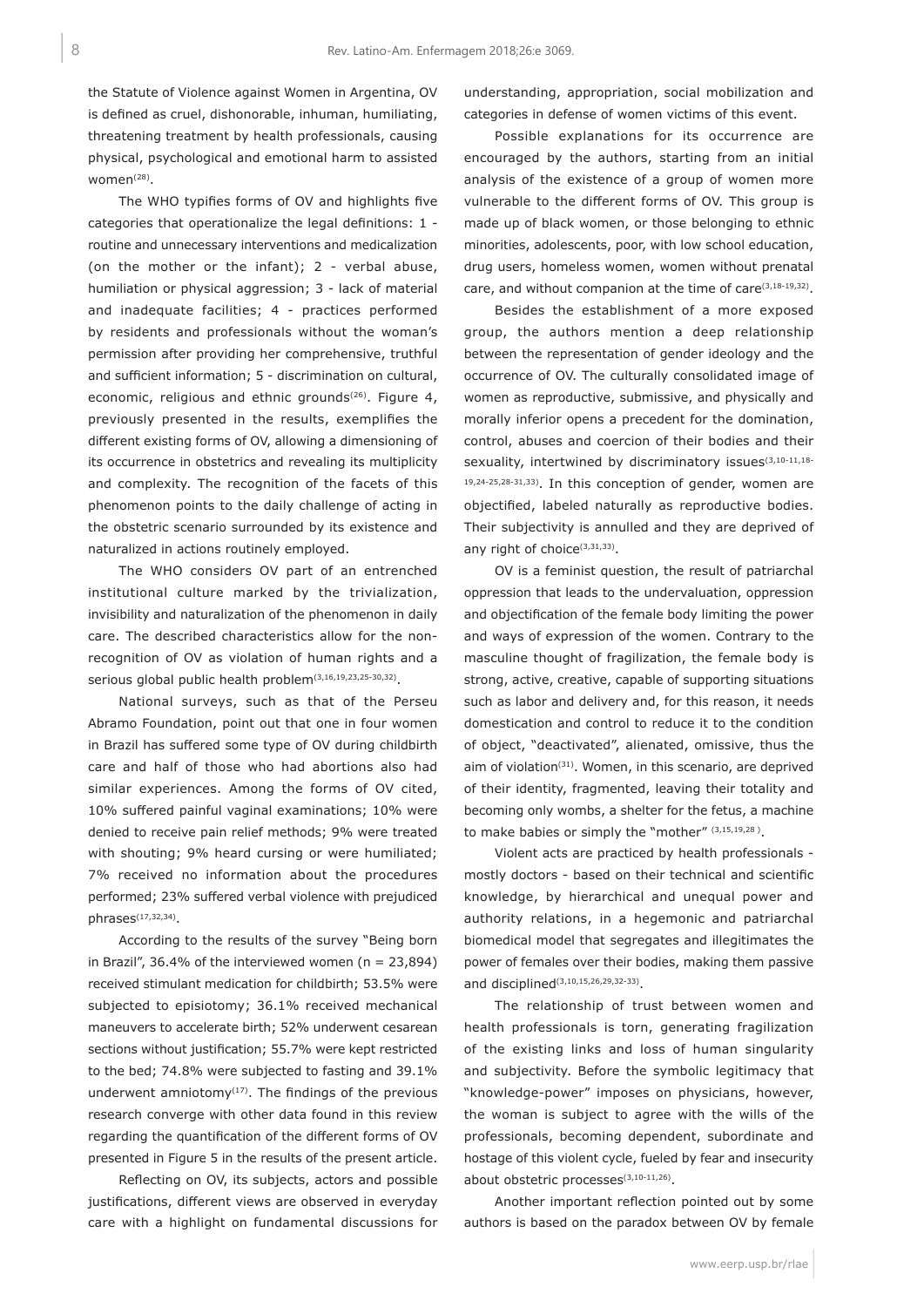health professionals, at times identified as torturers and more violent than their male peers in the obstetric practice. There is a denial of the phenomenon of feminization of gynecological-obstetric care associated with the growing problem of OV and gender issues. The dichotomy in this process is also emphasized because they are executors and potentially victims when they need assistance in some obstetric demand<sup>(27)</sup>.

The health professional, in turn, has difficulty identifying himself as the author of OV in its different forms, transposing the practice into natural, justifiable and necessary acts that would be performed for the "good" of the patients and their babies, thus legitimizing their actions(10,26-27,33). This way of acting de-characterizes violence in its ethical-moral aspect and creates desirable ways to accept and qualify violent acts in obstetric care. The banality of OV, discreetly naturalized in behaviors considered as "jokes" by health professionals, is even expected by the patients, who, socially, spread this reality to other women as a normal part of daily life<sup>(10)</sup>.

Another explanation commonly given by professionals in the attempt to "justify" the violent scenario of obstetric care is based on elements such as work overload, scarce human resources, physical and mental exhaustion of professionals, precariousness of the conditions for care provision, and lack of adequate infrastructure in institutions. These problems altogether generate stressful, disqualified environments favorable to the occurrence of the different types of OV, culminating in the lack of commitment of health professionals, who also feel violated by inadequate working conditions(8,10,27,29). Moved by a feeling of impunity and passivity, health professionals perpetuate violent practices during obstetric care, replacing ethical relationships with inhuman, highly technological and invasive care<sup>(10)</sup>.

Another important counterpoint for the persistence of violent acts in obstetric care is the lack of knowledge of women about their sexual and reproductive rights. In reality, women are unable to realize whether or not they suffered violent acts because they trust the caregivers, and also because of the very physical and emotional fragility that obstetric processes entail. They end up accepting procedures without any questioning, they do not express their desires, their doubts and they suffer in silence without even knowing they were violated<sup>(19,24-25,33-34)</sup>. This passivity allows the authoritarian imposition of derogatory norms and moral values by health professionals who, once again, judge what is best for patients, putting them in a situation of impotence<sup>(25,33)</sup>.

Some strategies for the prevention and confrontation of OV are proposed in the texts analyzed in

www.eerp.usp.br/rlae

this review. Changes that cover multiple dimensions are discussed, such as the the obstetric care model in force in the world, the awareness of women and of the general population about the theme and their rights, and the promotion of research on topics related to OV, seeking to elucidate questions that have not been answered in the existing studies<sup>(18,29)</sup>.

Some authors emphasize the importance of profound changes in the training model of human resources in the health area, both in undergraduate and postgraduate courses. Themes such as the sexual and reproductive rights of women, gender relations, code of ethics, physiological assistance to labor and delivery, humanization of obstetrical care, teaching of evidencebased practice should be part of the academic routine of future professionals, prompting reflections on the current context and on what changes are necessary for the construction of a respectful, human and comprehensive assistance<sup>(18,29)</sup>.

Another important point highlighted by the authors refers to the investments required for the training of obstetrical nurses and obstetricians who assist of physiological deliveries and positively affect the reduction of iatrogenic procedures, the promotion of humanized labor and the reduction of unnecessary cesarean sections<sup>(18)</sup>.

With regard to interventions for women, the authors emphasize the need to provide information on issues involving OV and access to the evidence-based and unbiased information on obstetric interventions, promoting the empowerment of women as subjects of law and their autonomy in the care provided to them<sup>(18,25-</sup> 26,28-29,33).

Fundamental rights in obstetric care should be guaranteed and grounded on demedicalization of birth and evidence-based practice. Issues such as the presence of a companion, the possibility of birth in a vertical position, compliance with the woman's birth plan, free and informed consent before performing medical procedures (such as episiotomy, cesarean section), and the reasonable and adequate use of technologies should be respected(15-16,18-20,28).

In actions aimed at raising the awareness of the general population about the issue of OV, it is fundamental to give visibility to the problem with the creation of channels for denunciation and accountability of the different actors involved - institutions, managers, health professionals, Public Prosecutors, and Public Defenders. In recent years, initiatives related to women's movements, governmental and non-governmental organizations and civil society have contributed to the wide discussion of this phenomenon and the creation of strategies for denouncing, confronting and punishing the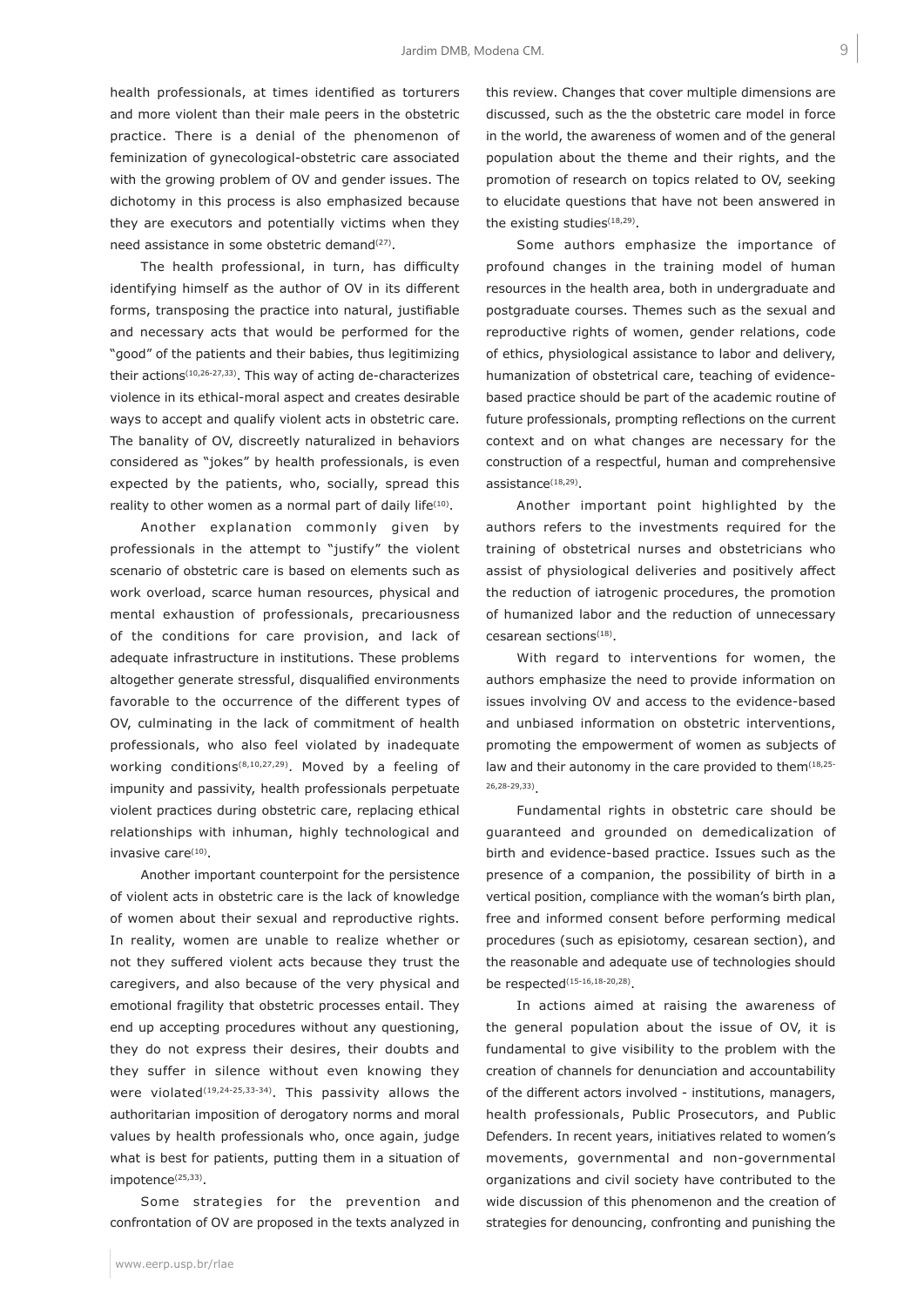responsible for such acts, stressing the need that these groups become get involved in the decisions that need to be taken in the struggle to end the various forms of violence(18-20,23-25,29,33).

The creation of laws, ordinances and public policies to protect women against OV, acknowledging their right to a care free of violence and the autonomy over their bodies must be pursued. It is necessary to struggle for the judicial entities to consider the VO as an offense with attribution of penalties, which may vary from payment of fines, disciplinary proceedings to convictions of imprisonment through the judgment of the acts committed by the perpetrators<sup>(11,15-16,19,24, 29-30)</sup>. The confrontation of OV depends on the dissemination of information to civil society, women, social movements, health professionals, institutions about the existence of these regulations and the legal repercussions of the practice of violence in the obstetric scenario<sup>(15,20,23, 29,33)</sup>.

It is not enough, however, to punish perpetrators; it is necessary to promote prevention actions and, in some cases, to repair existing situations in search of a respectful, dignified obstetrical care that promote change, as well as the sharing of responsibilities among all those involved in the process, namely, health professionals and service managers<sup>(17,30)</sup>.

To conclude the discussion proposed in this review, we highlight some advances in knowledge such as the listing of forms of OV that allows the identification of its occurrence in obstetric care and reveals to health professionals the challenge of offering women care free of violence. The proposed reflections sought to clarify the main explanations for the subsistence of OV, allowing the proposal of new debates on raising issues such as strategies to enhance the awareness of Institutions, care professionals and class entities on the theme.

It is, therefore, necessary to advance the discussion about the forms of combating OV at the national level and the possible strategies for implementing these actions in the different obstetrical services. The difficulty in obtaining data about the occurrence and characteristics of OV in services of the supplementary network made it impossible to make a more complete analysis of the theme in this scenario and suggests the importance of expanding the studies contemplating the women assisted in these services.

## **Conclusion**

The synthesis of the findings of the studies allowed the identification of characteristics of OV as an obvious event expressed as negligent, reckless, omissive, discriminatory and disrespectful acts practiced by health professionals and legitimized by the symbolic relations of power and the technical-scientific knowledge that naturalize and trivialize its occurrence in the obstetric scenario. Thus, VO depicts a violation of human rights and constitutes a serious public health problem.

It should be stressed that the proposal of strategies to prevent and combat this event involves academic training, women's awareness, social mobilization, and the creation of laws and public policies in a joint challenge to guarantee the provision of obstetric care free of violence and the respect of sexual and reproductive rights.

#### **References**

1. Torres JA, Santos I, Vargens OMC. Constructing a care technology conception in obstetric nursing: a sociopoetic study. Texto Contexto Enferm. [Internet]. 2008 Dec [cited Jun 5, 2017];17(4):656-64. Available from: http://www.scielo.br/pdf/tce/v17n4/05.pdf.

2. Sena LM, Tesser CD. Obstetric violence in Brazil and cyberactivism of mothers: report of two experiences. Interface Comun Saúde Educ. [Internet]. 2017 Jan [cited Jun 12, 2017];21(60):209-20. Available from: http://www.scielo.br/pdf/icse/v21n60/1807-5762 icse-1807-576220150896.pdf.

3. Aguiar JM, d'Oliveira AFPL. Institutional violence in public maternity hospitals: the women's view. Interface Comun Saúde Educ. [Internet]. 2011 Jan [cited Jul 2, 2017]; 15(36):79-92. Available from: http://www.scielo. br/pdf/icse/v15n36/aop4010.pdfhttp://www.scielo.br/ pdf/icse/v15n36/aop4010.pdf.

4. Bellón Sánchez S. Obstetric violence from the contributions of feminist criticism and biopolitics. Dilemata Int J Appl Ethics. [Internet]. 2015 May [cited Jun 15, 2017];7(18):93-111. Available from: http://www.dilemata. net/revista/index.php/dilemata/article/view/374/379.

5. World Health Organization. The prevention and elimination of disrespect and abuse during facilitynbased chidlbirth. [Internet]. Genebra: WHO; 2014 [cited Jun 12 2017]. Available from: http://apps.who. int/iris/bitstream/10665/134588/1/WHO\_RHR\_14.23\_ eng.pdf?ua=1&ua=1.

6. Fernández Guillén F. What is obstetric violence? Some social, ethical and legal aspects. Dilemata Int J Appl Ethics. [Internet]. 2015 May [cited Jun 15, 2017];7(18):113-28. Available from: http://www.dilemata.net/revista/index. php/dilemata/article/view/375/380.

7. Pérez D'Gregorio R. Obstetric violence: a new legal term introduced in Venezuela. Int J Gynaecol Obstet. [Internet]. 2010 Dec [cited Jun 5, 2017];111(3):201-2. Available from: http://onlinelibrary.wiley.com/ doi/10.1016/j.ijgo.2010.09.002/pdf.

8. Regis JFS, Resende VM. "Then you delivered my daughter": critical discourse analysis of a letter to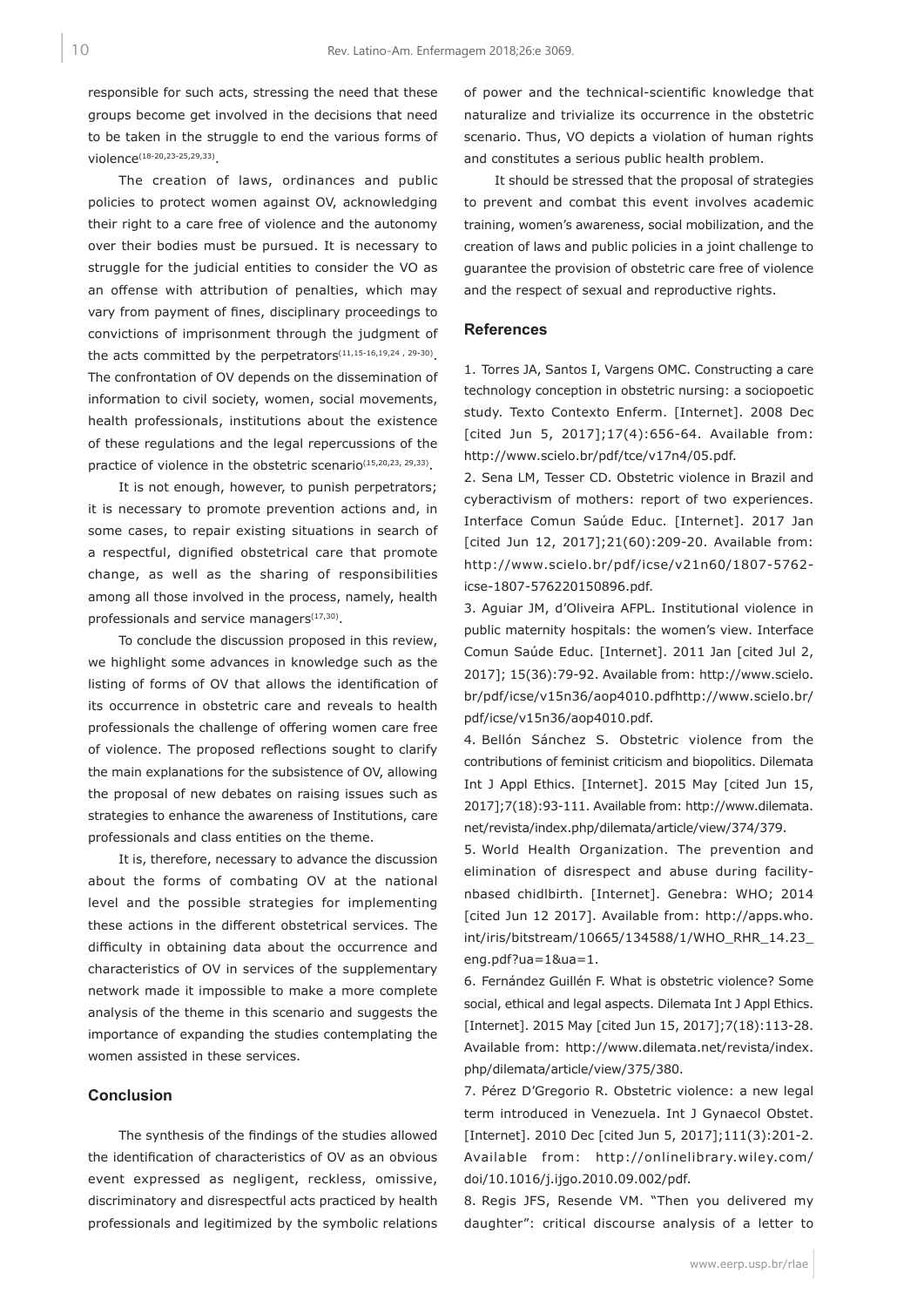the obstetrician. DELTA. [Internet]. 2015 Jul [cited Jun 15, 2017];31(2):573-602. Available from: http://www.scielo.br/pdf/delta/v31n2/1678-460Xdelta-31-02-00573.pdf.

9. Gómez Pérez BA, Oliveira EV, Lago MS. Perceptions of postpartum during labor and delivery: integrative review. Rev Enferm Contemp. [Internet]. 2015 Jan [cited Jun 18, 2017];4(1):66-77. Available from: https:// www5.bahiana.edu.br/index.php/enfermagem/article/ view/472/436.

10. Aguiar JM, d'Oliveira AFPL, Schraiber LB. Institutional violence, medical authority, and power relations in maternity hospitals from the perspective of health workers. Cad Saúde Pública. [Internet]. 2013 Nov [cited Jun 25, 2017];29(11):2287-96. Available from: http://www.scielo.br/pdf/csp/v29n11/15.pdf.

11. Felitti K. Without pain you will bring forth children: medical power, gender, and politics in new forms of assisted childbirth in Argentina (1960-1980). Hist Cienc Saude Manguinhos. [Internet]. 2011 Dec [cited Jun 25, 2017];18(suppl.1):113-29. Available from: http://www. scielo.br/pdf/hcsm/v18s1/07.pdf.

12. Mendes KDS, Silveira RCCP, Galvão CM. Integrative literature review: a research method to incorporate evidence in health care and nursing. Texto & Contexto Enferm. [Internet]. 2008 Oct [cited Jun 19, 2017];17(4):758-64. Available from: http://www.scielo. br/pdf/tce/v17n4/18.pdf.

13. Souza MT, Silva MD, Carvalho R. Integrative review: what is it? How to do it? Einstein (São Paulo). [Internet]. 2010 Mar [cited Jun 02, 2017];8(1 Pt 1):102-6. Available from: http://www.scielo.br/pdf/eins/v8n1/1679-4508 eins-8-1-0102.pdf.

14. Melnyk BM, Fineout-Overholt E, editors. Evidencebased practice in nursing and healthcare: a guide to best practice [Internet]. 2nd ed. Philadelphia: Lippincott Williams and Wilkins; 2011 [cited Jun 15 2017]. Available from: http://file.zums.ac.ir/ebook/208- Evidence-Based%20Practice%20in%20Nursing%20 &%20Healthcare%20-%20A%20Guide%20to%20 Best%20Practice,%20Second%20Edition-Be.pdf.

15. Faneite J, Feo A, Toro Merlo J. Grado de conocimiento de violencia obstétrica por el personal de salud. Rev Obstet Ginecol Venezuela. [Internet]. 2012 Mar [Acceso 5 jul 2017];72(1):4-12. Disponible en: http://www. scielo.org.ve/scielo.php?script=sci\_arttext&pid=S0048- 77322012000100002&lng=es&nrm=iso&tlng=es.

16. Terán P, González Blanco M, Ramos D, Castellanos C. Violencia obstétrica: percepción de las usuarias. Rev Obstet Ginecol Venezuela. [Internet]. 2013 [Acceso 27 jun 2017];73(3):171-80. Disponible en: http://www. scielo.org.ve/pdf/og/v73n3/art04.pdf.

17. Biscegli TS, Grio JM, Melles LC, Ribeiro SRMI, Gonsaga RAT. Obstetrical violence: profile assistance of a state of São Paulo interior maternity school. Cuid Arte Enferm. [Internet]. 2015 Jan [cited Jun 10, 2017];9(1):18-25. Available from: http://fundacaopadrealbino.org.br/ facfipa/ner/pdf/Revistacuidarteenfermagem%20v.%20 9%20n.1%20%20jan.%20jun%202015.pdf.

18. Diniz SG, Salgado HO, Andrezzo HFA, Carvalho PGC, Carvalho PCA, Aguiar CA, et al. Abuse and disrespect in childbirth care as a public health issue in Brazil: origins, definitions, impacts on maternal health, and proposals for its prevention. J Hum Growth Dev. [Internet]. 2015 [cited Jun 2, 2017];25(3):377-84. Available from: http:// www.revistas.usp.br/jhgd/article/view/106080/106629. 19. Zacher Dixon L. Obstetrics in a time of violence: Mexican midwives critique routine hospital practices. Med Anthropol Q. [Internet]. 2015 Dec [cited Jun 12, 2017];29(4):437-54. Available from: http:// onlinelibrary.wiley.com/doi/10.1111/maq.12174/pdf.

20. Pereira C, Toro J, Domínguez A. Violencia obstétrica desde la perspectiva de la paciente. Rev Obstet Ginecol Venezuela. [Internet]. 2015 Jun [Acceso 15 jun 2017];75(2):81-90. Disponible en: http:// www.scielo.org.ve/scielo.php?script=sci\_arttext&pid =S0048-77322015000200002.

21. Lukasse M, Schroll AM, Karro H, Schei B, Steingrimsdottir T, Van Parys AS, et al. Prevalence of experienced abuse in healthcare and associated obstetric characteristics in six European countries. Acta Obstet Gynecol Scand. [Internet]. 2015 May [cited Jun 8, 2017];94(5):508-17. Available from: http:// onlinelibrary.wiley.com/doi/10.1111/aogs.12593/epdf.

22. Camacaro M, Ramírez M, Lanza L, Herrera M. Routine behaviors in birth care that constitute obstetrical violence. Utopía y Praxis Latinoamericana. [Internet] 2015 Jan [cited Jun 26, 2017];20(68):113-20. Available from: http://produccioncientificaluz.org/index.php/ utopia/article/view/19763/19710.

23. Abuya T, Ndwiga C, Ritter J, Kanya L, Bellows B, Binkin N, et al. The effect of a multi-component intervention on disrespect and abuse during childbirth in Kenya. BMC Pregnancy Childbirth. [Internet]. 2015 May [cited Jul 15, 2017];15:224. Available from: https://bmcpregnancychildbirth.biomedcentral.com/ articles/10.1186/s12884-015-0645-6.

24. Pickles C. Eliminating abusive 'care': A criminal law response to obstetric violence in South Africa. SA Crime Quart. [Internet]. 2015 Dec [cited Jul 5, 2017];(54):5- 16. Available from: https://www.ajol.info/index.php/ sacq/article/view/127746.

25. Silva RLV, Lucena KDT, Deininger LSC, Martins VS, Monteiro ACC, Moura RMA. Obstetrical violence under the look of users. Rev Enferm UFPE On Line. [Internet].